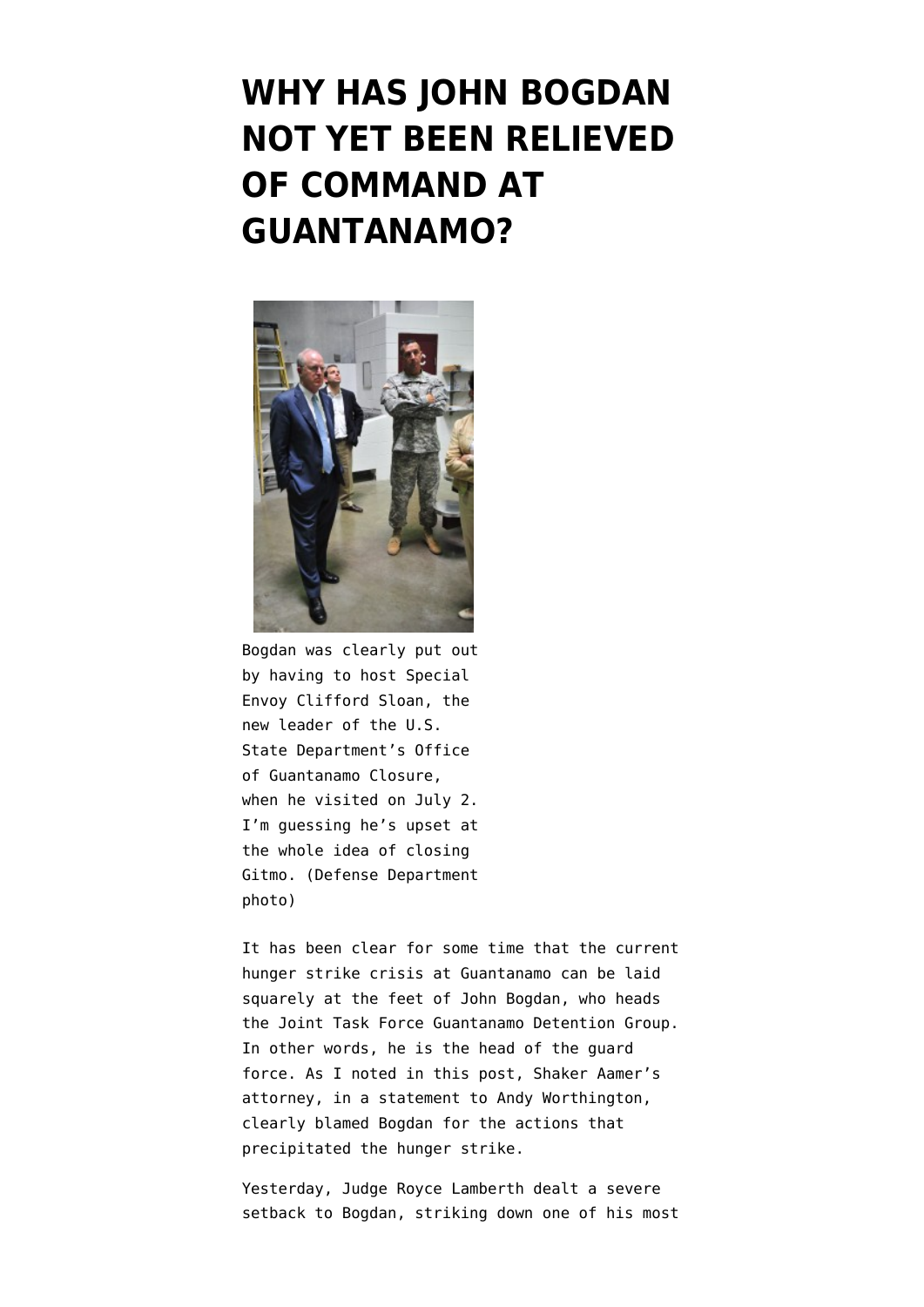## needlessly abusive practices. From [Charlie](http://www.nytimes.com/2013/07/12/us/judge-halts-groin-searches-at-guantanamo-calling-them-abhorrent-to-muslims.html) [Savage at the New York Times](http://www.nytimes.com/2013/07/12/us/judge-halts-groin-searches-at-guantanamo-calling-them-abhorrent-to-muslims.html):

A federal judge on Thursday ordered the military to stop touching the groins of detainees at the prison at Guantánamo Bay, Cuba, when they are moved from their cells to speak with lawyers. The procedure had led some prisoners to stop meeting with or calling their lawyers.

In a [35-page opinion](http://www.documentcloud.org/documents/725853-lamberth-opinion-on-counsel-access-and-genital.html), Judge Royce C. Lamberth, the chief judge of the Federal District Court for the District of Columbia, called the searches — which included guards wedging their hands between the genitals and thighs of the detainees as many as four times when moving them to a meeting and back to their cells — "religiously and culturally abhorrent" to Muslims. He portrayed the procedure as unnecessary and intended to "actively discourage" meetings with lawyers.

He said the warden, Col. John Bogdan, must return to a longtime procedure in which guards shake the underwear of detainees by the band to dislodge any contraband, but do not to touch their buttocks or genitals.

## Savage goes on:

He also directed the military to allow detainees who are weak from hunger strikes to meet with their lawyers in the same buildings in which they are housed, and to stop using new transport vans that have low roofs that detainees had said required them to be painfully crouched while shackled.

## [Julie Tate at the Washington Post](http://www.washingtonpost.com/world/national-security/judge-halts-genital-searches-of-guantanamo-detainees-before-meetings-with-attorneys/2013/07/11/d6d77900-ea68-11e2-aa9f-c03a72e2d342_story.html) has more:

Lawyers for detainees had argued that the motivation for the search procedure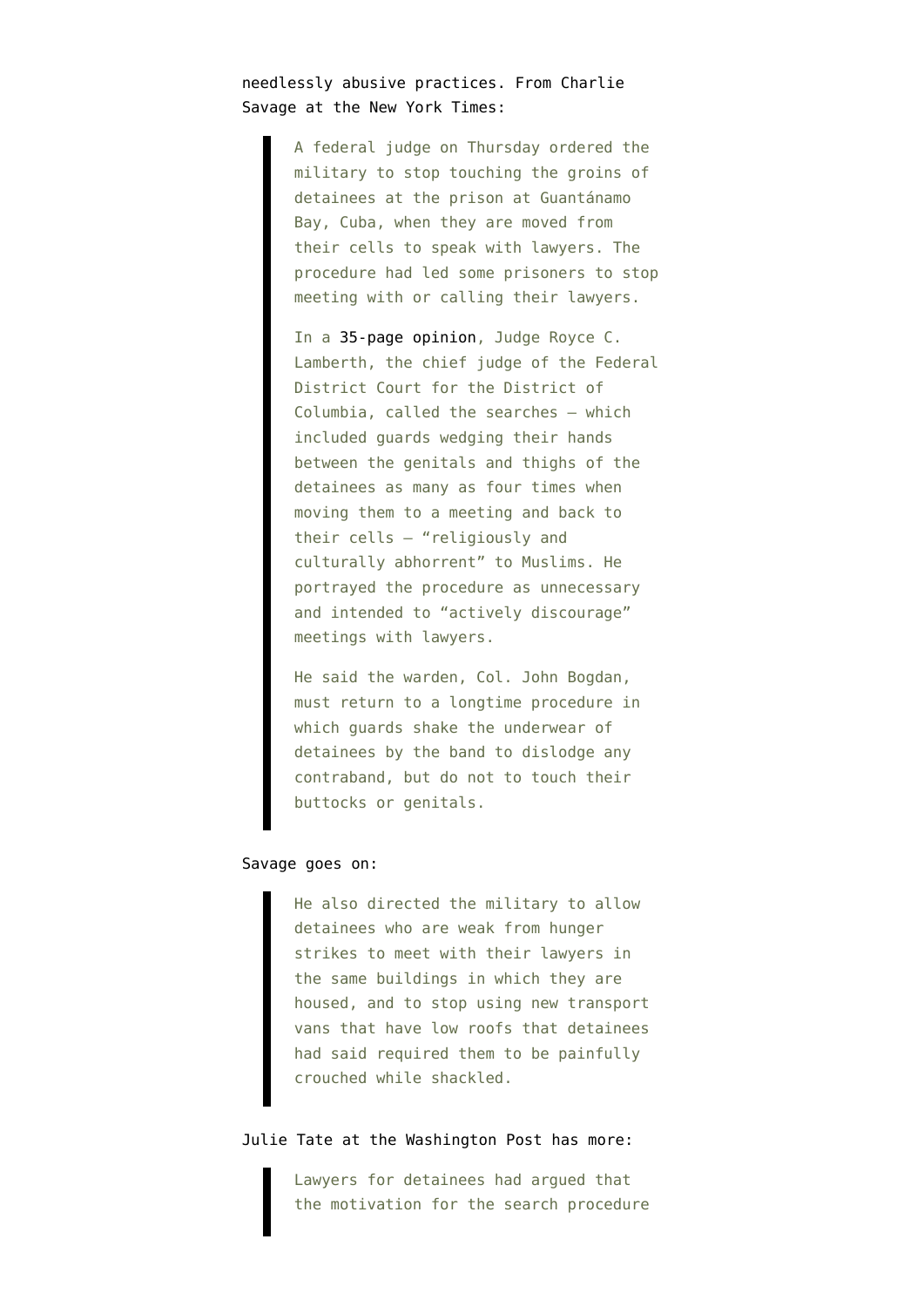was not to enhance security but to isolate detainees from their attorneys in an effort to crush a growing hunger strike [a](http://www.washingtonpost.com/world/national-security/guantanamo-bay-hunger-strike-grows-41-now-being-force-fed/2013/06/06/a07727ea-cee1-11e2-9f1a-1a7cdee20287_story.html)t the base. The hunger strike began in February as a reaction to guards searching detainees' Korans. More than two-thirds of the 166 detainees at Guantanamo are participating in the protest, with more than 40 being forcefed.

Lamberth said the military's action had to be judged in light of previous actions that limited the ability of attorneys to meet with their clients.

"As petitioners' counsel correctly noted during this Court's hearing, '[t]he government is a recidivist when it comes to denying counsel access,' " Lamberth wrote.

Recall that when public pressure finally got high enough over the abusive treatment of Bradley Manning at the Quantico Brig (where he was forced to stand naked) the government [replaced the Brig Commander](http://www.cbsnews.com/8301-503543_162-20029688-503543.html) and then [transferred](http://articles.washingtonpost.com/2011-04-19/world/35230309_1_confinement-fort-leavenworth-quantico) [Manning from Quantico to Leavenworth](http://articles.washingtonpost.com/2011-04-19/world/35230309_1_confinement-fort-leavenworth-quantico), where his treatment dramatically improved.

In the case of Guantanamo, many of the hungerstriking prisoners Bogdan is abusing (see [this](http://www.emptywheel.net/2013/04/17/at-gitmo-captain-john-makes-sure-detainees-dont-get-an-overabundance-of-things/) [post from Marcy](http://www.emptywheel.net/2013/04/17/at-gitmo-captain-john-makes-sure-detainees-dont-get-an-overabundance-of-things/) for more abusive practices) are already cleared for release, so the government should move quickly to release them to get them away from further abuse. However, considering Bogdan's shaky background (I have mused that [he](http://www.emptywheel.net/2013/04/14/john-bogdan-the-face-of-the-guantanamo-crackdown/) [may well have trained death squads in Iraq](http://www.emptywheel.net/2013/04/14/john-bogdan-the-face-of-the-guantanamo-crackdown/)) and the public attention generated by the [ICRC](http://www.emptywheel.net/2013/03/28/icrc-visits-gitmo-early-in-midst-of-hunger-strike-new-controversy-over-drinking-water/) [showing up at Guanantamo ahead of its scheduled](http://www.emptywheel.net/2013/03/28/icrc-visits-gitmo-early-in-midst-of-hunger-strike-new-controversy-over-drinking-water/) [date due to widespread knowledge of the latest](http://www.emptywheel.net/2013/03/28/icrc-visits-gitmo-early-in-midst-of-hunger-strike-new-controversy-over-drinking-water/) [round of abusive practices,](http://www.emptywheel.net/2013/03/28/icrc-visits-gitmo-early-in-midst-of-hunger-strike-new-controversy-over-drinking-water/) it is clear that one of the most affirmative actions the US could take toward diffusing the situation would be to relieve Bogdan of command immediately.

Do Barack Obama and Chuck Hagel have the courage